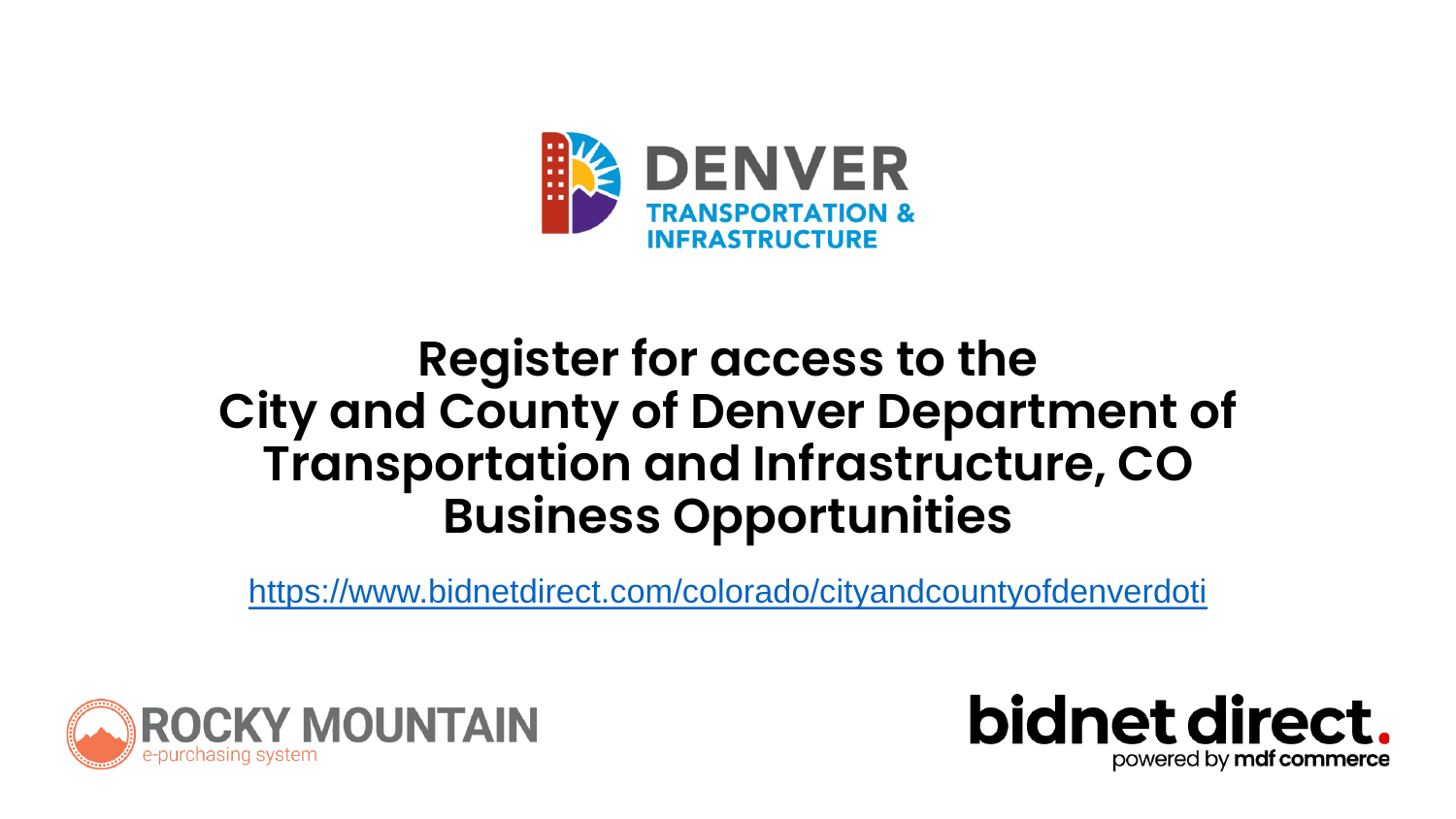#### **Vendor Benefits**

- In addition to having access to the City and County of Denver Department of Transportation and Infrastructure's solicitations, by registering you will have the ability to:
	- Access over 300 participating local and state government agencies located throughout Colorado & Wyoming
	- Access over 1,000 local, state, and federal opportunities within Colorado & Wyoming **(subscription fee required)**
	- Respond electronically to bid opportunities issued by all participating agencies
	- Receive email alerts of new solicitations and amendments **(small subscription fee required)**
	- Market your company through the Advertising Profile option **(small subscription fee required)**

<https://www.bidnetdirect.com/colorado/cityandcountyofdenverdoti>





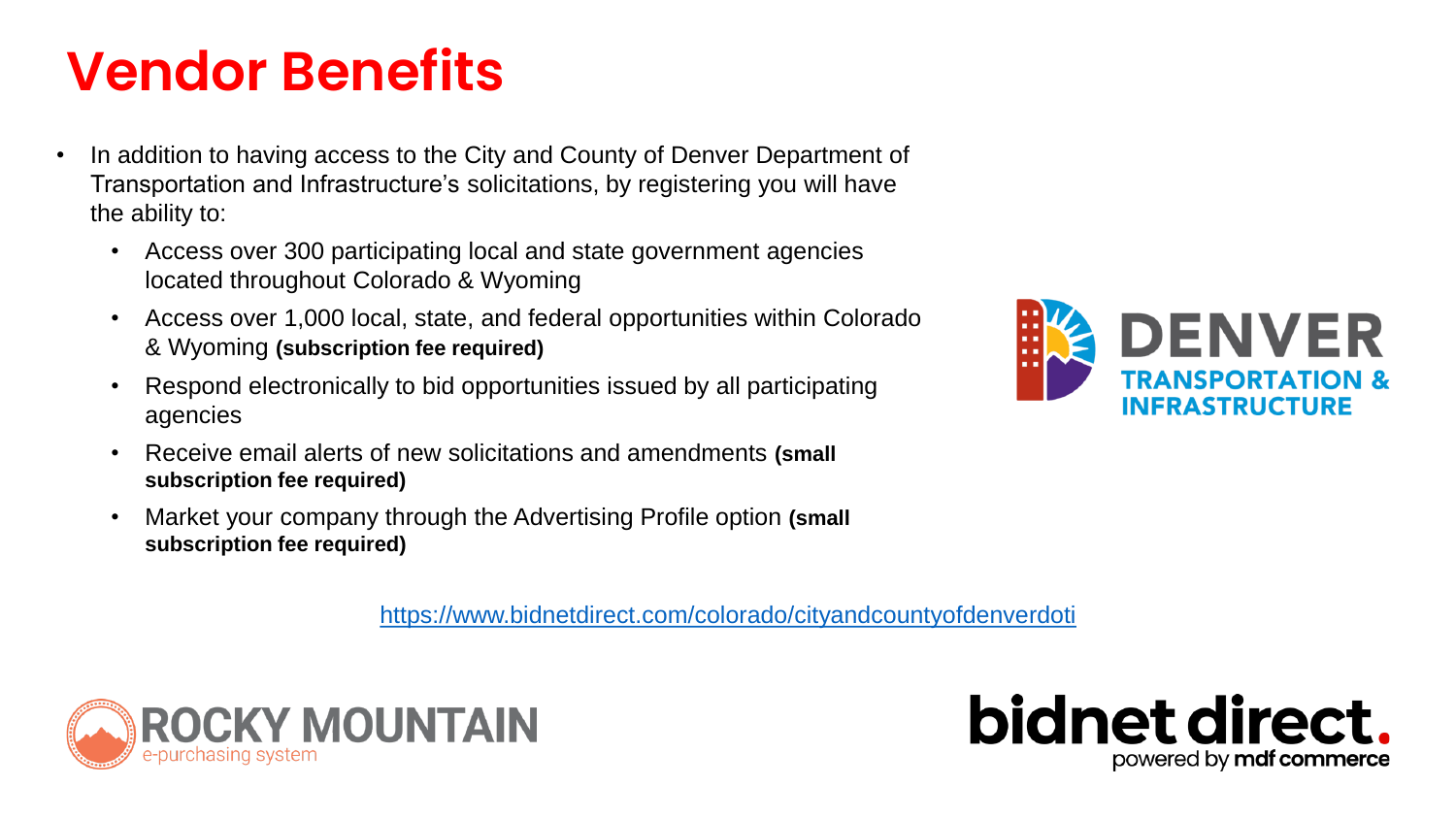# **Registration**

- Enter your Company information including:
	- Address
	- Company Name
- Enter your main user information including:
	- Email address
	- Username/Password

| Registration                |                                                                                                                          |                 |   |             |
|-----------------------------|--------------------------------------------------------------------------------------------------------------------------|-----------------|---|-------------|
| 1- Identification           | 2- Subscription<br>3- Payment                                                                                            | 4- Confirmation |   |             |
| Organization Information    |                                                                                                                          |                 |   |             |
| Organization Name*          | <b>Example Construction Services</b>                                                                                     |                 |   |             |
| Address*                    | 123 Rocky Avenue                                                                                                         |                 |   |             |
| City*                       | Denver                                                                                                                   |                 |   |             |
| Country*                    | <b>United States</b>                                                                                                     |                 |   |             |
| State/Province*             | Colorado                                                                                                                 |                 |   |             |
| Zip/Postal Code*            | 80014                                                                                                                    |                 |   |             |
| <b>Contact Information</b>  |                                                                                                                          |                 |   |             |
| Job Title                   | Manager                                                                                                                  |                 |   |             |
| First Name*                 | Nap                                                                                                                      | Initial         |   |             |
| Last Name*                  | Fortich                                                                                                                  |                 |   |             |
| Phone*                      | 5188472320                                                                                                               | ext.            |   |             |
| Email*                      | nfort9579@gmail.com                                                                                                      |                 |   |             |
| Email Confirmation*         | nfort9579@gmail.com                                                                                                      |                 |   |             |
| Time Zone*                  | Mountain Time (US & Canada) v                                                                                            |                 |   |             |
| <b>Login Credentials</b>    |                                                                                                                          |                 |   |             |
| Desired Username*           | nfort9579@gmail.com                                                                                                      |                 |   |             |
| Desired Password*           |                                                                                                                          |                 | œ |             |
| Password Confirmation*      |                                                                                                                          |                 | œ |             |
| <b>Terms and Conditions</b> |                                                                                                                          |                 |   |             |
|                             | 2 I agree to the Terms & Conditions stated herein.<br>I am an authorized representative of the above-named organization. |                 |   |             |
|                             |                                                                                                                          |                 |   | <b>NEXT</b> |

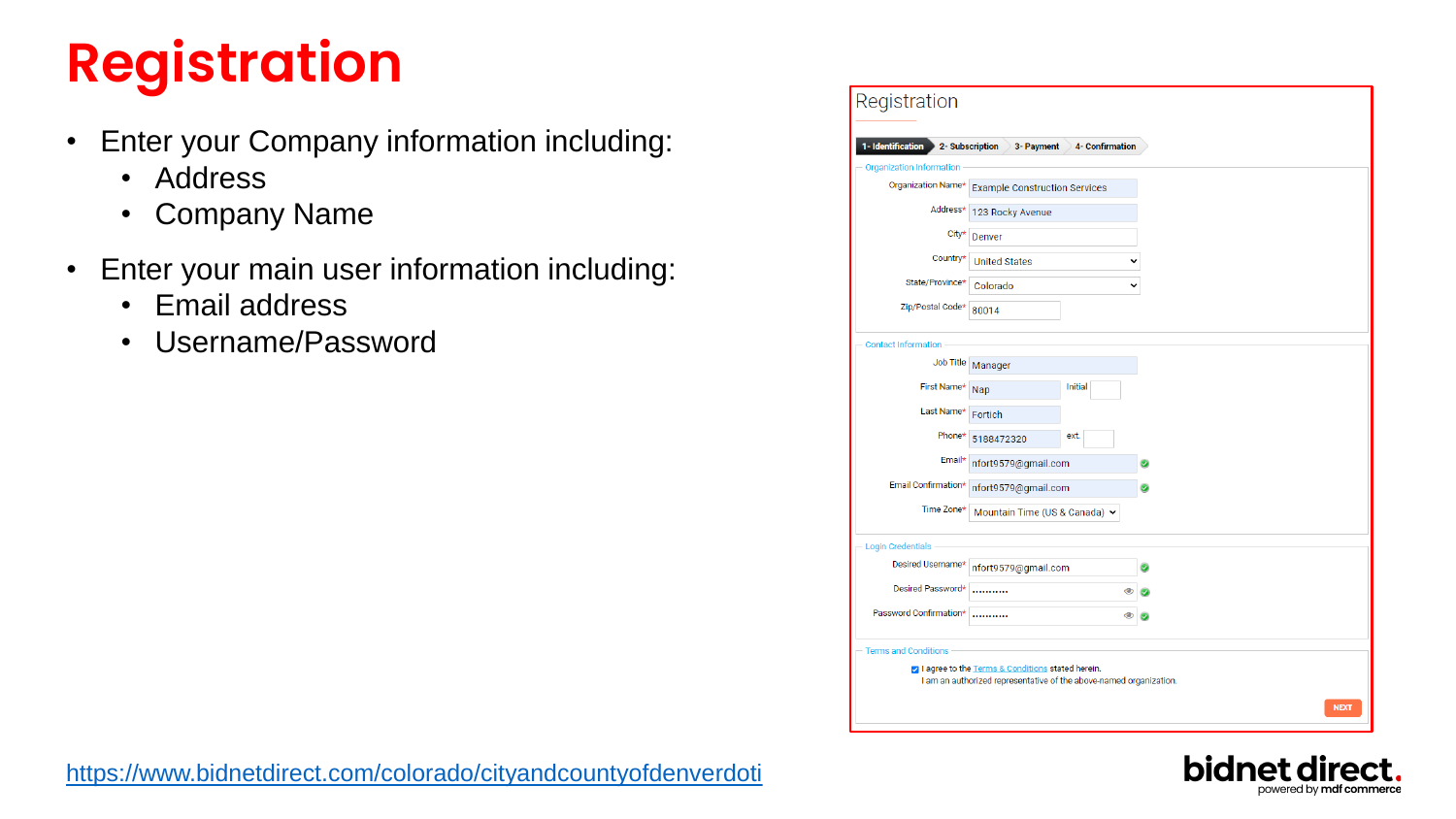# **Select Package**

- Select the package that makes the most sense for your company
- For automatic e-mail notification of matching bid opportunities from 300+ member agencies and/or State & Local agencies across **Colorado & Wyoming**, select the Purchasing Groups or Statewide Bids option (subscription fee required)
- For maximum bid opportunities, select Federal Bids to receive matching email notification from ALL **Participating Member Agencies**, **State & Local**, and **Federal** bids across **Colorado & Wyoming** (subscription fee required)
- Limited Access provides access to all bid information; however, you are not notified when you match with new information as it is published. Vendors can view, search, download and respond electronically to solicitations at no cost.

| 1- Identification<br>2- Subscription<br>3- Payment | 4- Confirmation                                |                                                 |                                    |                                              |
|----------------------------------------------------|------------------------------------------------|-------------------------------------------------|------------------------------------|----------------------------------------------|
| Select a plan for each state                       |                                                |                                                 |                                    |                                              |
|                                                    |                                                |                                                 |                                    | <b>MAXIMUM BID OPPORTUNITIES</b>             |
|                                                    | <b>Limited Access</b>                          | <b>Purchasing Groups</b>                        | <b>Statewide Bids</b>              | <b>Federal Bids</b>                          |
|                                                    | Log in daily to view open<br>solicitations     | Member agencies                                 | Member agencies + State &<br>Local | Member agencies + State &<br>Local + Federal |
|                                                    | \$0                                            | $$9/$ month<br>(billed annually)                | $$33/$ month<br>(billed annually)  | $$43/$ month<br>(billed annually)            |
| <b>FEATURES</b>                                    |                                                | Discount for 3+ groups                          | Discount for 3+ states             | Discount for 3+ states                       |
| Access bids from Member agencies                   | $\checkmark$                                   | $\checkmark$                                    | $\checkmark$                       | $\checkmark$                                 |
| Receive matching bid & addenda notifications       |                                                | $\checkmark$                                    | $\checkmark$                       | $\checkmark$                                 |
| Filter & save bids through advanced search         |                                                | $\checkmark$                                    | $\checkmark$                       | $\checkmark$                                 |
| Obtain expiring term contract opportunities        |                                                | $\checkmark$                                    | $\checkmark$                       | $\checkmark$                                 |
| Access all State & Local bids throughout the state |                                                |                                                 | $\checkmark$                       | $\checkmark$                                 |
| Receive notice of additional State & Local bids    |                                                |                                                 | $\checkmark$                       | $\checkmark$                                 |
| Access Federal bids throughout the entire state    |                                                |                                                 |                                    | $\checkmark$                                 |
| Receive notice of additional Federal bids          |                                                |                                                 |                                    | $\checkmark$                                 |
| <b>GROUPS</b>                                      |                                                |                                                 |                                    |                                              |
|                                                    |                                                | 322 agencies                                    | 541 agencies                       | 1317 agencies                                |
| Rocky Mountain e-Purchasing System                 | Select                                         | Select                                          | Select                             | $\checkmark$ Selected                        |
| + Add More Groups                                  |                                                |                                                 |                                    |                                              |
| <b>TOTAL</b><br>Taxes may apply                    | $\bullet$ \$516   \$43 / month<br>for one year | $\bullet$ \$888   \$37 / month<br>for two years |                                    |                                              |



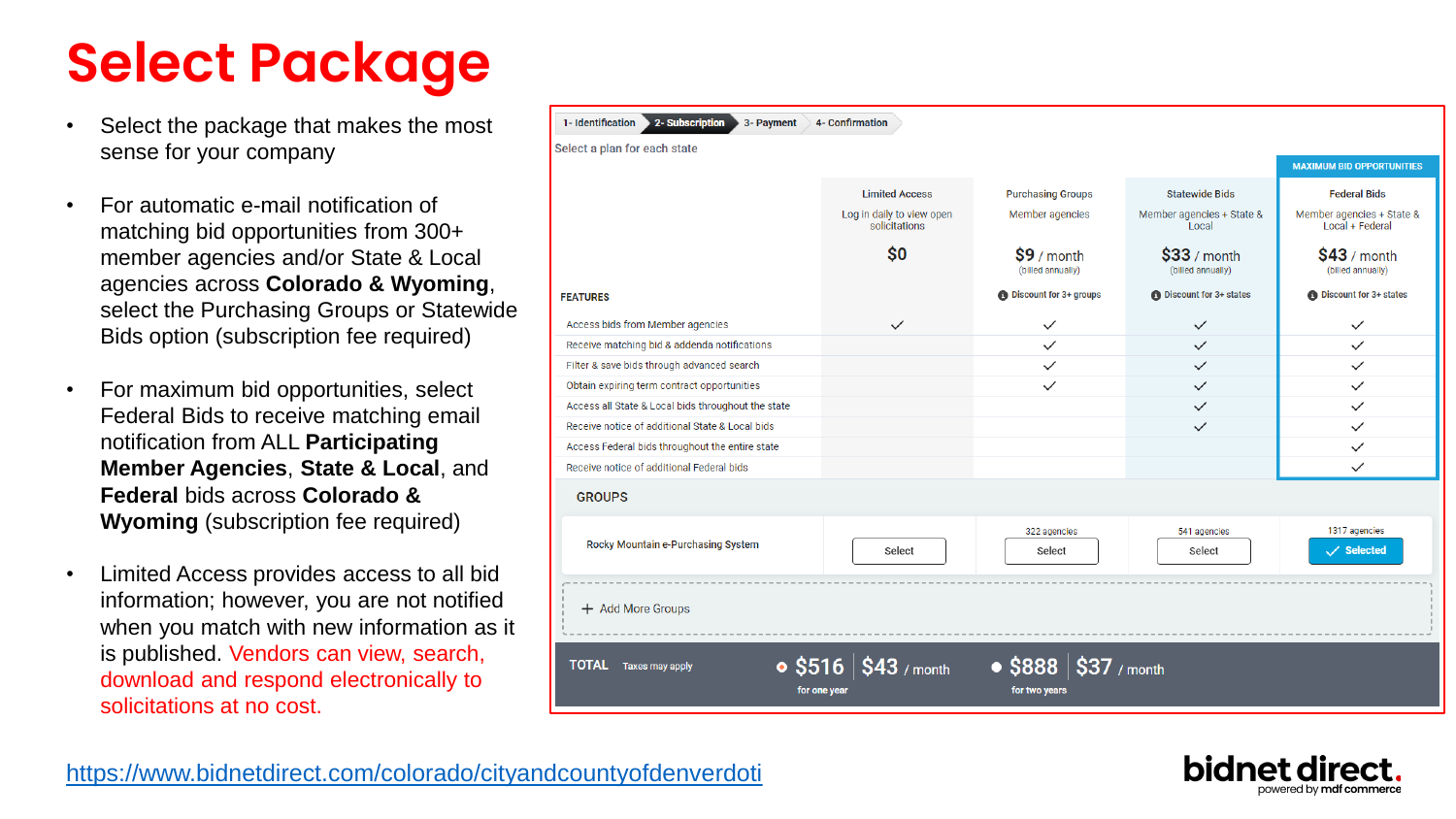# **Advertising Profile (Optional)**

- An option is available to add your logo, product sellsheets, catalogues, etc. to your company profile
- You can add this to your profile or select "Not Now"

| Registration                                                                                                                                                                                            |                                                                                                                                                                                          |
|---------------------------------------------------------------------------------------------------------------------------------------------------------------------------------------------------------|------------------------------------------------------------------------------------------------------------------------------------------------------------------------------------------|
| 2- Identification<br>1- Subscription<br>3- Payment<br>4- Confirmation                                                                                                                                   | <b>Enhanced Advertising Profile Tip:</b><br>Add a video of your product or services to be<br>viewed by our participating government buyers!                                              |
|                                                                                                                                                                                                         | YOUR ENHANCED ADVERTISING PROFILE                                                                                                                                                        |
| Stand Out from the Competition <b>P</b>                                                                                                                                                                 | <b>YOUR COMPANY HERE</b><br>1234 S. Main St<br>Your City, Michigan, 12345<br>Your Company Logo<br><b>United States</b>                                                                   |
| Let buyers know what sets YOU apart! In addition to receiving bid opportunities from government buyers, stand out from your competition<br>with the Enhanced Advertising Profile.                       | YOUR NAME HERE<br>123-456-7890<br>you@yourcompany.com                                                                                                                                    |
| Stand out from your competition<br>Advertise your company's brand, product & services<br>Showcase your sell-sheets & one-pagers<br>List your company & offering details<br>Catch the eye of more buyers | Company Product Sheet.pdf<br>Company Certification pdf                                                                                                                                   |
| Get the Enhanced Advertising Profile & get the competitive advantage.                                                                                                                                   | <b>Company Description</b><br>Your Company Snapshot shown to Government Buyers.<br><b>Products &amp; Services Highlights</b><br>Highlight your Products & Services to show to Government |
| O Add to Profile: \$49.95<br>• Not Now<br>* Taxes may apply                                                                                                                                             | Buyers.<br><b>Key Customers</b><br>Your Key Government Contracts<br><b>ACCESS VENDOR PROFILE</b>                                                                                         |
| <b>PREVIOUS</b><br><b>NEXT</b>                                                                                                                                                                          |                                                                                                                                                                                          |



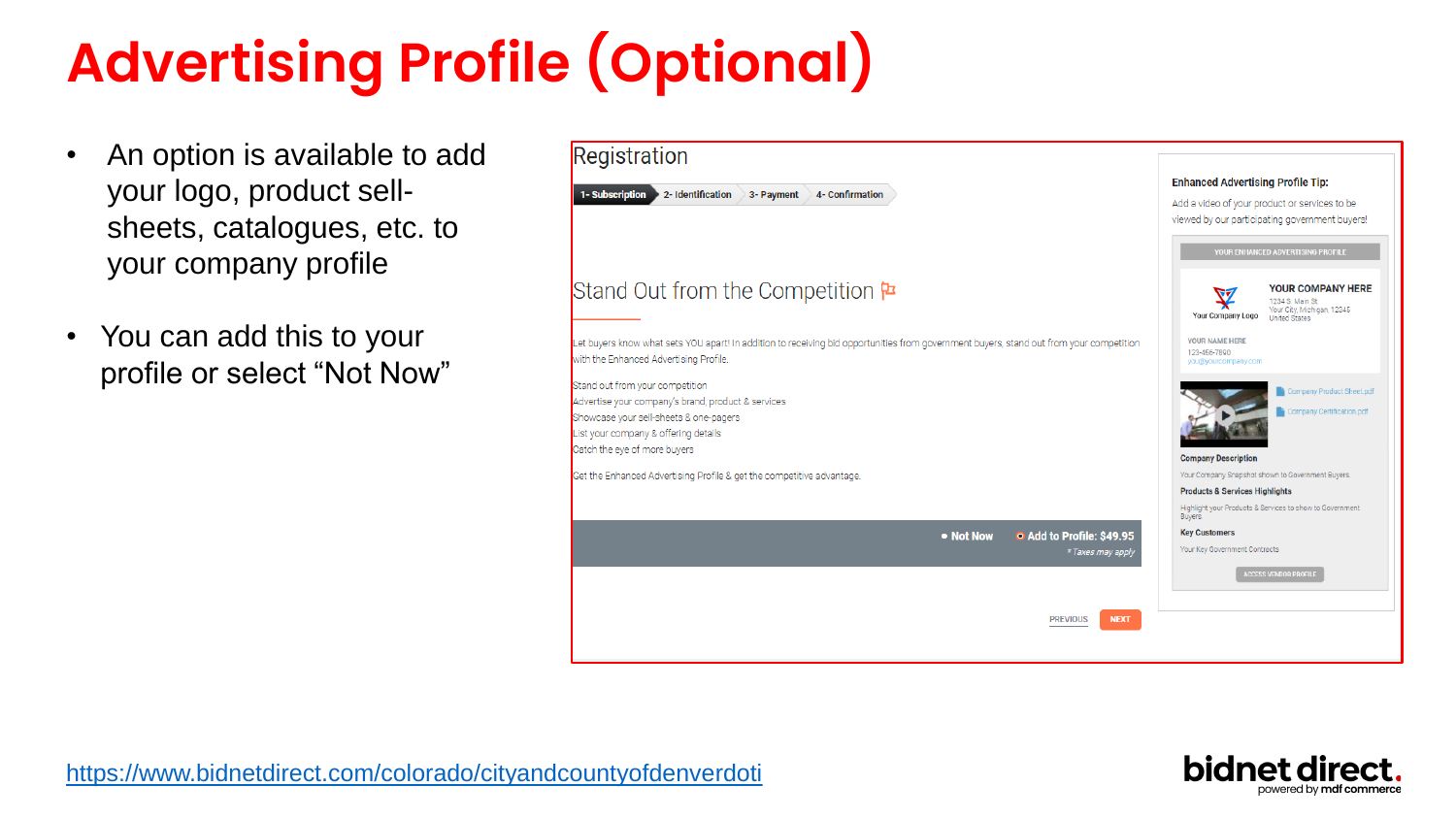## **Complete & Verify Email**

- A summary of the registration options you selected will be displayed
- If any paid registration options were selected, you will be prompted to enter your credit card information
- CHECK YOUR EMAIL to complete the registration process & verify your email address

|                                                                                  | 1- Subscription<br>2- Identification<br>4- Confirmation<br>3- Payment                                                                                                                                                                                                                                                                                                                                        |                              |
|----------------------------------------------------------------------------------|--------------------------------------------------------------------------------------------------------------------------------------------------------------------------------------------------------------------------------------------------------------------------------------------------------------------------------------------------------------------------------------------------------------|------------------------------|
|                                                                                  | <b>Registration Confirmation</b>                                                                                                                                                                                                                                                                                                                                                                             |                              |
|                                                                                  | Check your email to complete your registration                                                                                                                                                                                                                                                                                                                                                               |                              |
| 1- Identification<br>2- Subscription<br>3- Payme                                 | You will receive an email & need to click a link to activate your account.                                                                                                                                                                                                                                                                                                                                   |                              |
| <b>Subscription Details</b>                                                      | Should you not receive this email within minutes, or if you need assistance, please call BidNet Direct's Support Department at                                                                                                                                                                                                                                                                               |                              |
| Please review the following registration details and                             | 800-835-4603. We provide technical support for this online bidding system and are available Monday-Friday from 8:00 am to 8:00 pm<br>EST.                                                                                                                                                                                                                                                                    |                              |
| This information will be used to process the charge<br>charges.                  |                                                                                                                                                                                                                                                                                                                                                                                                              |                              |
| Subscription Type One Year Subscription                                          | Kind Regards,                                                                                                                                                                                                                                                                                                                                                                                                |                              |
|                                                                                  | <b>BidNet Direct Support Department</b>                                                                                                                                                                                                                                                                                                                                                                      |                              |
| <b>Transaction Details</b>                                                       | support@bidnet.com                                                                                                                                                                                                                                                                                                                                                                                           |                              |
| The following charges will be placed against your                                |                                                                                                                                                                                                                                                                                                                                                                                                              |                              |
| Rocky Mountain Federal Bids (\$43/month)                                         |                                                                                                                                                                                                                                                                                                                                                                                                              | \$516.00                     |
| <b>Enhanced Advertising Profile</b>                                              |                                                                                                                                                                                                                                                                                                                                                                                                              | \$49.95                      |
| <b>Total</b>                                                                     |                                                                                                                                                                                                                                                                                                                                                                                                              | \$565.95                     |
| time, but cancellation goes into effect at the start of your next billing cycle. | Prices are in US Dollars. All fees are non-refundable. Your subscription will renew automatically every year. Your next payment of<br>\$565.95 US Dollars (plus applicable taxes) for the following year will be due on 09/10/2022 and yearly thereafter. We will place<br>these charges against your credit card on file on that date unless you cancel your subscription beforehand. You may cancel at any |                              |
| <b>Credit Card Information</b>                                                   |                                                                                                                                                                                                                                                                                                                                                                                                              |                              |
| Credit Card Type*                                                                | VISA () <b>EXILIDEN</b><br>v                                                                                                                                                                                                                                                                                                                                                                                 |                              |
| Card Number*                                                                     |                                                                                                                                                                                                                                                                                                                                                                                                              |                              |
| <b>Expiration Date*</b><br>$-$ Month $-$                                         | $-$ Year $-$<br>v<br>◡                                                                                                                                                                                                                                                                                                                                                                                       |                              |
| Card Holder's Name*                                                              |                                                                                                                                                                                                                                                                                                                                                                                                              |                              |
| Security Code*<br>a                                                              |                                                                                                                                                                                                                                                                                                                                                                                                              |                              |
|                                                                                  | Previous                                                                                                                                                                                                                                                                                                                                                                                                     | <b>Complete Registration</b> |

Registration

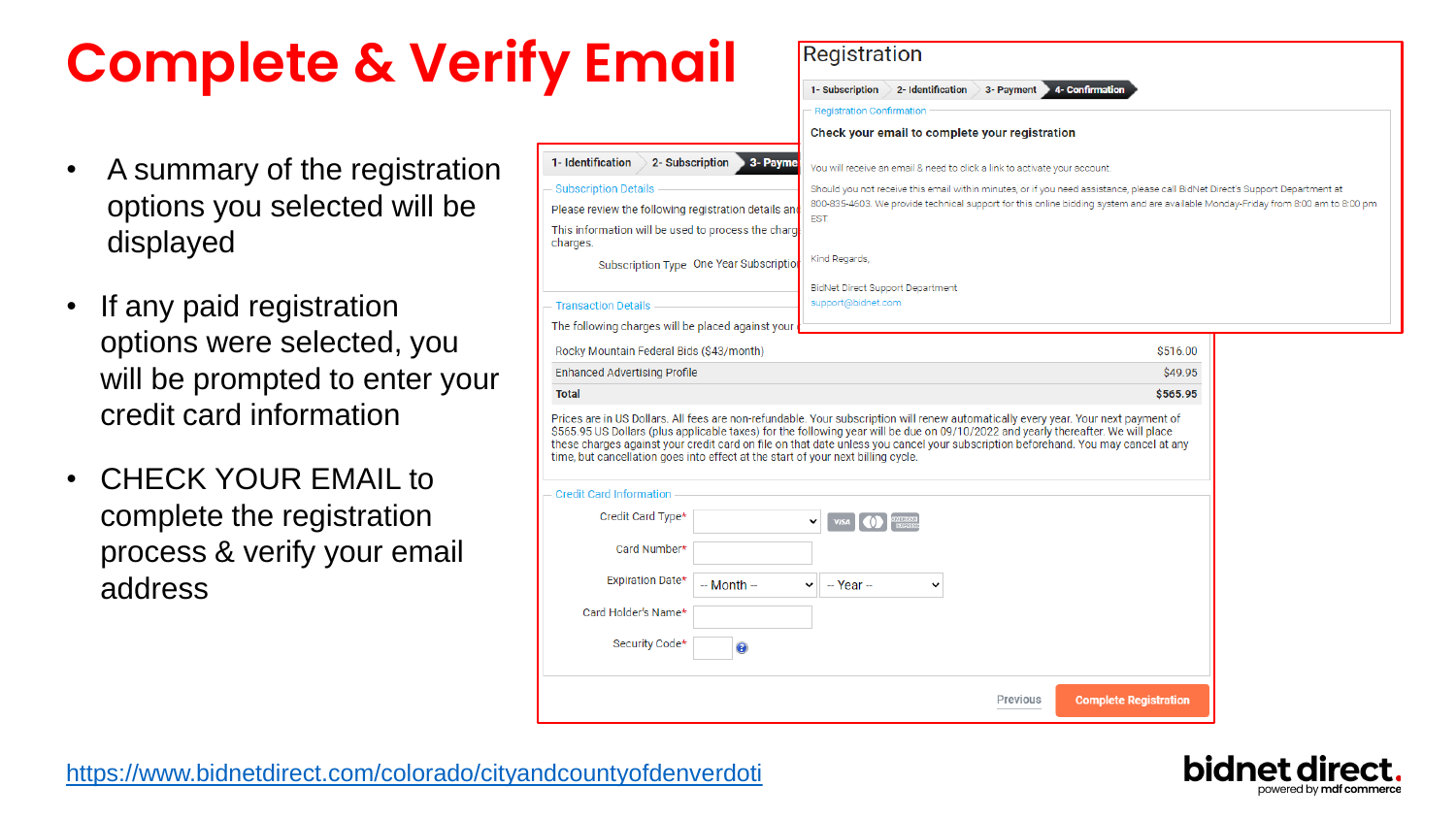### **Follow Link to Activate Account**

- CHECK YOUR EMAIL to complete the registration process & verify your email address
- Click on the link and login using the username and password you entered

|                                                                                                                                                                                                                                                                                                                         | <b>Account Activation</b>                                                                                                                                                                  |
|-------------------------------------------------------------------------------------------------------------------------------------------------------------------------------------------------------------------------------------------------------------------------------------------------------------------------|--------------------------------------------------------------------------------------------------------------------------------------------------------------------------------------------|
| <b>NE</b><br>bidnet direct.<br>powered by <b>mdf commerce</b>                                                                                                                                                                                                                                                           | <b>Activation</b><br>Please enter the username and password you chose during your registration in order to activate<br>your account.<br><b>Username</b><br><b>Password</b><br><b>LOGIN</b> |
| Nap Fortich,                                                                                                                                                                                                                                                                                                            | <b>Need Help?</b><br>The BidNet Direct's Support Department is available Monday-Friday from 8:00 am to 8:00 pm<br>EST.                                                                     |
| Thank you for registering on BidNet Direct.                                                                                                                                                                                                                                                                             | 800-835-4603<br>com support@bidnet.com                                                                                                                                                     |
| Please note that you must activate your account usir<br>registration:<br>BidNet Direct - Example Construction Services Account Activation<br>Upon logging into BidNet Direct for the first time, we recommend that you verify and<br>complete your organization and contact information under the "My Account" section. |                                                                                                                                                                                            |
| If you need assistance, please call BidNet Direct's Support Department at 800-835-4603.<br>Service hours are Monday-Friday from 8:00 am to 8:00 pm EST.                                                                                                                                                                 |                                                                                                                                                                                            |
| Kind Regards,                                                                                                                                                                                                                                                                                                           |                                                                                                                                                                                            |
| <b>BidNet Direct Support Department</b>                                                                                                                                                                                                                                                                                 |                                                                                                                                                                                            |
| support@bidnet.com                                                                                                                                                                                                                                                                                                      |                                                                                                                                                                                            |



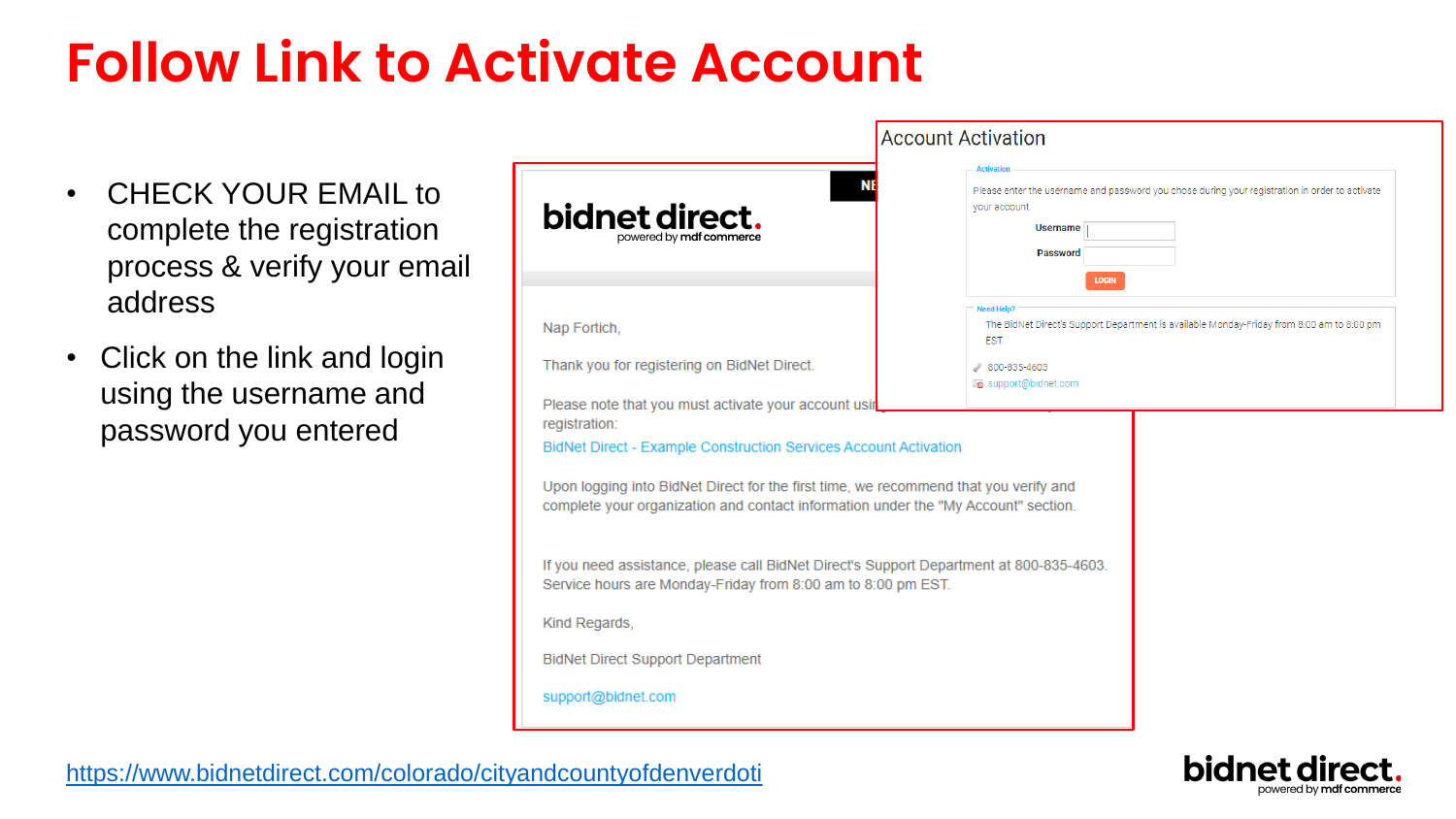### **Category Code Selection**

- Upon your initial login, you will be asked to select the category codes of the products or services your company offers
- Search by keyword & select all the codes that apply
- This information is used:
	- For automatic email notifications when you match with new solicitations
	- In your company profile for buyers to search & find by product/service requirements
	- For any "invitation" to bid manually requested by buyers

|                   | <b>Categories Selected (3)</b>                                                                                                                         |         |         |
|-------------------|--------------------------------------------------------------------------------------------------------------------------------------------------------|---------|---------|
| $\times$ 155      | <b>BUILDINGS AND STRUCTURES: FABRICATED AND PREFABRICATED</b>                                                                                          |         | Û       |
| 15500             | <b>BUILDINGS AND STRUCTURES: FABRICATED AND PREFABRICATED</b>                                                                                          |         | 童       |
| $\times$ 918      | <b>CONSULTING SERVICES</b>                                                                                                                             |         | Ŵ       |
| 91800             | <b>CONSULTING SERVICES</b>                                                                                                                             |         | Ĥ       |
| 91819             | <b>Buildings, Structures and Components Consulting</b><br><b>Buildings, Structures and Components Consulting</b>                                       |         | 面       |
| <b>Categories</b> |                                                                                                                                                        | Consult | $Q$ $Q$ |
| $\times$ 905      | AIRCRAFT AND AIRPORT OPERATIONS SERVICES                                                                                                               |         |         |
| 90528             | Aviation Analytical Studies Including Surveys (See 918-12 for Consulting)<br>Aviation Analytical Studies Including Surveys (See 918-12 for Consulting) |         | $\Box$  |
| $\times$ 911      | <b>CONSTRUCTION AND UTILITIES, HIGHER EDUCATION</b>                                                                                                    |         |         |
| 91158             | <b>C.I.P.</b> , Special <b>Consultants</b><br><b>C.I.P.</b> , Special Consultants                                                                      |         | П       |
| $\times$ 918      | <b>CONSULTING SERVICES</b>                                                                                                                             |         |         |

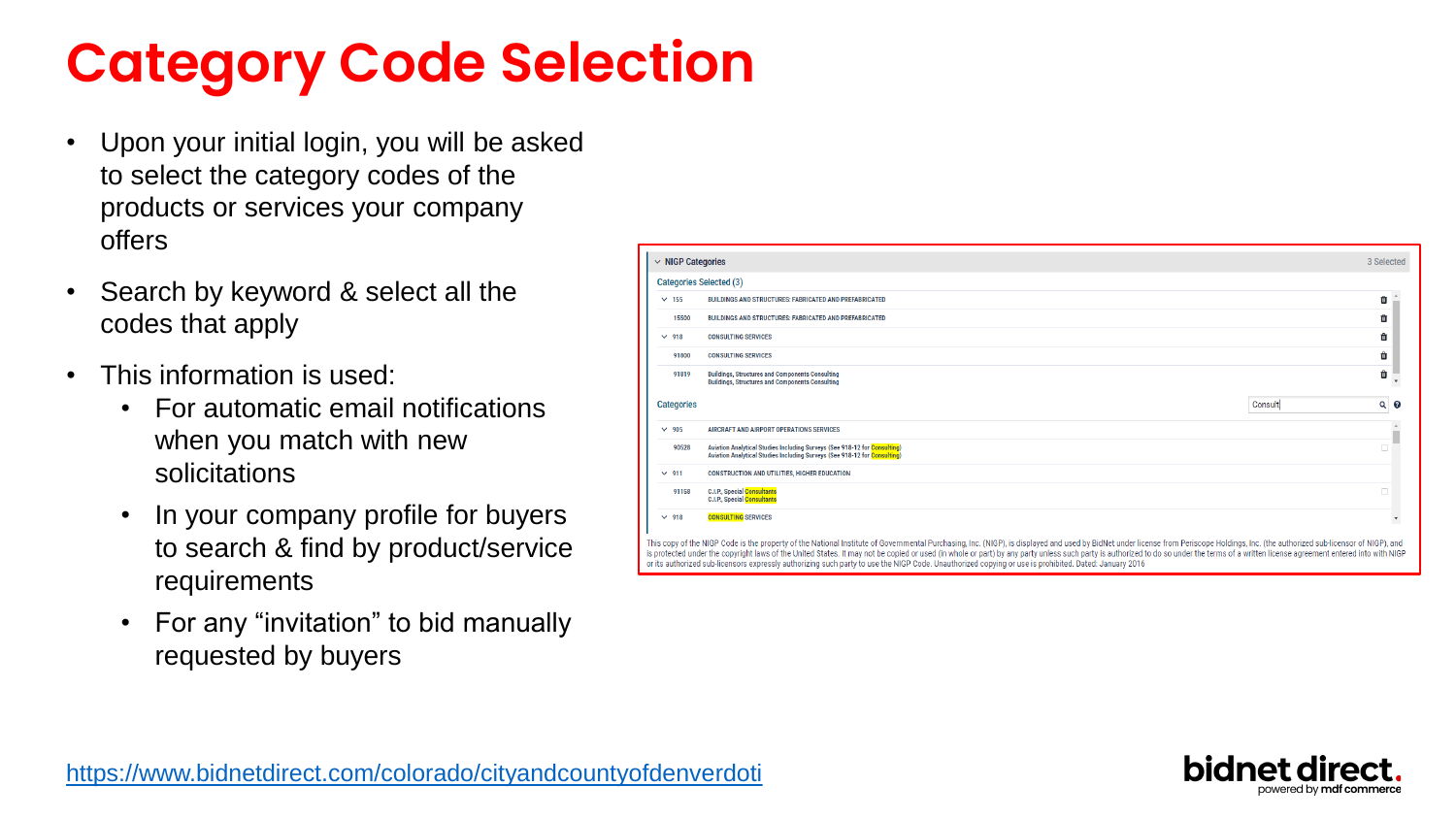#### **Additional Information**

- Additional information such as your type of business structure, and any DBE or other certification will be asked
- You may also upload your W-9 form directly to your company profile (agencies prefer this)
- This information is used:
	- In your company profile for buyers to search & find by product/service requirements
	- For any "invitation" to bid manually requested by buyers

|                                                   | $\overline{2}$                                         | 3                                                                 |  |
|---------------------------------------------------|--------------------------------------------------------|-------------------------------------------------------------------|--|
| 1 - Category Selection                            | 2 - Additional Information                             | 3 - Confirmation                                                  |  |
|                                                   |                                                        |                                                                   |  |
| usiness Structure*                                | <b>Business Type</b>                                   |                                                                   |  |
| <b>Public Corporation</b>                         | $\boxdot$ Small                                        |                                                                   |  |
| <b>Private Corporation</b>                        | $\Box$ Large                                           |                                                                   |  |
| Partnership                                       | Minority Owned                                         |                                                                   |  |
| <b>LLC or LLP</b>                                 | Woman Owned                                            |                                                                   |  |
| Individual/Independent Contractor/Sole Proprietor | Veteran Owned                                          |                                                                   |  |
| <b>Joint Venture</b>                              | $\Box$ Disabled                                        |                                                                   |  |
| Non-Profit Organization                           | Disadvantaged                                          |                                                                   |  |
| <b>Government Agency</b>                          | Service Disabled                                       |                                                                   |  |
| Organization exempt under Sec 501 (a)             |                                                        | □ Historically Underutilized Business (located in a HUB Zone)     |  |
| Other                                             |                                                        | □ Historically Underutilized Business (not located in a HUB Zone) |  |
|                                                   | □ Historically Black College or University             |                                                                   |  |
|                                                   | $\Box$ Other                                           |                                                                   |  |
| wner Ethnicity                                    |                                                        |                                                                   |  |
| Caucasian                                         |                                                        |                                                                   |  |
| Hispanic                                          |                                                        |                                                                   |  |
| Asian/Asian Pacific                               |                                                        |                                                                   |  |
| Sub-Continent Asian (Asian Indian)                |                                                        |                                                                   |  |
| African American/Black                            |                                                        |                                                                   |  |
| <b>Native American</b>                            |                                                        |                                                                   |  |
| Other                                             |                                                        |                                                                   |  |
|                                                   |                                                        | Rocky Mountain E-Purchasing System - Additional Information       |  |
| umber of Employees*                               | Is your company SBE certified by the City of Denver? * |                                                                   |  |
| 11 to 50                                          | ● Yes                                                  |                                                                   |  |
|                                                   | $\circ$ No                                             |                                                                   |  |
| I-9                                               | Do you have any other M/WDBE Certifications?*          |                                                                   |  |
| Upload W-9 form                                   | ● Yes                                                  |                                                                   |  |
|                                                   | $\circ$ No                                             |                                                                   |  |
|                                                   |                                                        |                                                                   |  |
|                                                   | Other certification names:*                            |                                                                   |  |
|                                                   |                                                        |                                                                   |  |
|                                                   | Please separate answers by commas.                     |                                                                   |  |
|                                                   |                                                        |                                                                   |  |
|                                                   | < Previous<br><b>Activate</b>                          |                                                                   |  |
|                                                   |                                                        |                                                                   |  |